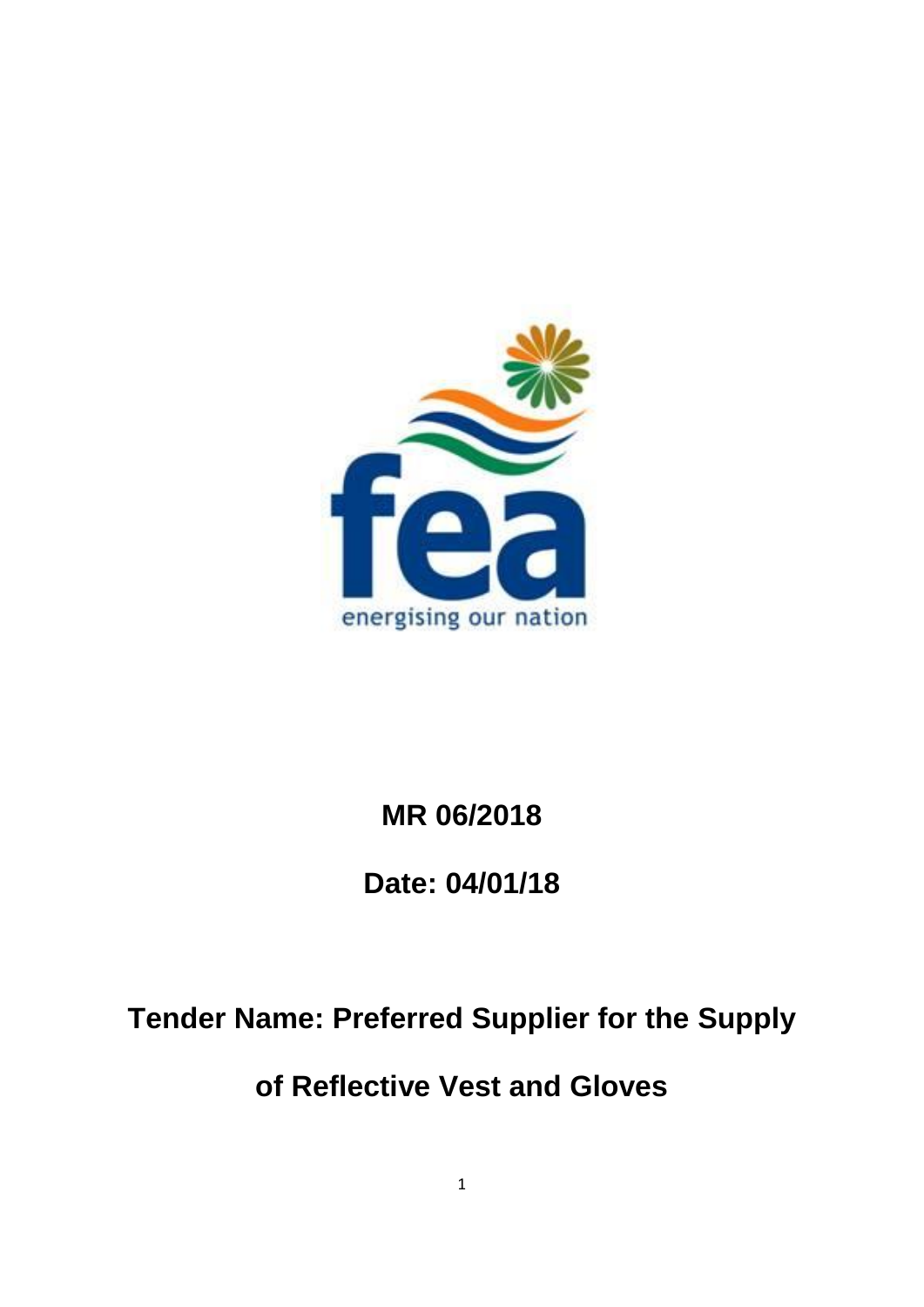#### **THE COMPANY – FEA**

Fiji Electricity Authority (FEA) is a government owned company solely responsible for supplying power throughout the Fiji Islands. Power is supplied through Hydro, Diesel and wind mill generators located in different parts of Fiji.

The operations of the company are organized into three geographically defined divisions, which correspond to the national administrative divisions. These divisions are:

- 1. Central/Eastern based in the capital, Suva
- 2. Western based in the city of Lautoka
- 3. Northern based in the town of Labasa

Suva and Lautoka are on the island of Viti Levu with main warehouse while Labasa is the commercial centre of the island of Vanua Levu. Lautoka warehouse is designated as the **Central Stores.**

#### **Purpose and description of the Tender**

The Fiji Electricity Authority (FEA) is inviting Request for Proposal [RFP] to supply Reflective Vest and Gloves from suitable Companies.

#### **Tender Term – [3 Years]**

#### **1. Product Information**

The supplier should be a manufacturer, authorized distributor or reseller of the products.

The vendors shall submit the names/contacts of utilities or projects where they have previously supplied this material to.

All relevant test reports, product standard certificates and product specification / drawings are required to be supplied in the bid as part of their proposal.

Other information to be provided by the Bidder as part of the proposal is:

- 1. Manufacturer's / Vendor's warranty on the product.
- 2. Relevant Test Reports
- 3. Lead time including transit time.
- 4. Standard compliance certificate.
- 5. Items bedded shall be of specification provided by FEA
- 6. Previous FEA experience with the Bidder and supplier DIFOTIS
- 7. No of quantity it will carry in stock at all time
- 8. The bidder shall provide a sample of: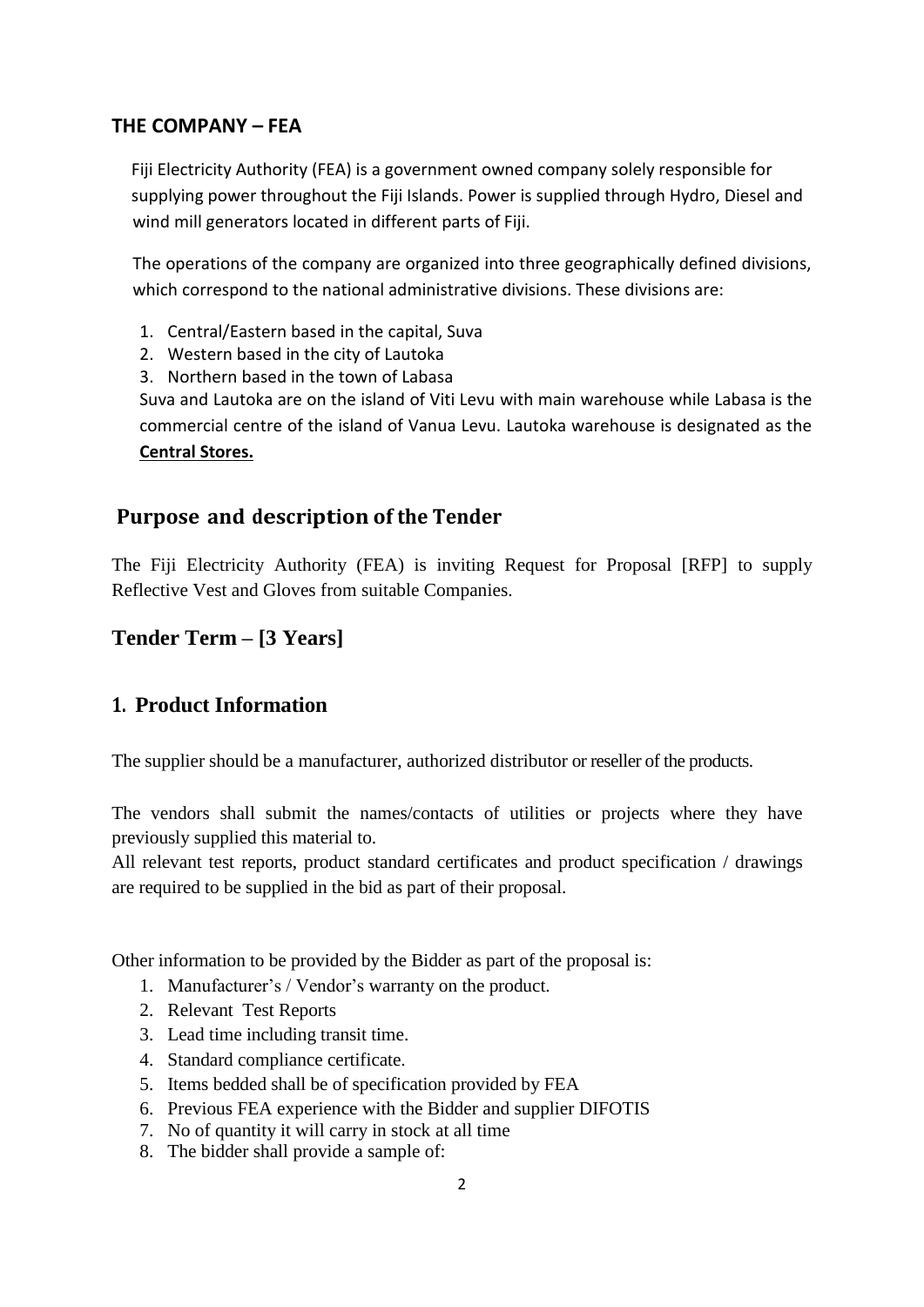\* Reflective Vest \* Gloves

### **2. Delivery – Kinoya, Navutu, Labasa**

## **3. INCOTERMSAND PRICING– The bidder must clearly state the price of their product with INCOTERMS associated with the price – Not Applicable to local bidders.**

## **4. Bidder Details**

The Bidder shall provide all the necessary information specified in the tables below:

| <b>General</b>                                                                                                                                                                                             |  |  |  |  |
|------------------------------------------------------------------------------------------------------------------------------------------------------------------------------------------------------------|--|--|--|--|
| The registered name of the Bidder:                                                                                                                                                                         |  |  |  |  |
| Business address for correspondence:<br>(Location, Street, Locality City, Pin Code, Country, Telephone, Facsimile, Email Other)                                                                            |  |  |  |  |
| <b>Contact name of the Authorised Person:</b>                                                                                                                                                              |  |  |  |  |
| Contact's position:<br>Contact addresses if different from above<br>Locality City, Pin Code<br>Location, Street, Country, Telephone, Facsimile, Email, Web address                                         |  |  |  |  |
| <b>Business structure:</b>                                                                                                                                                                                 |  |  |  |  |
| Include the organisations years of experience in this field and reputation in the market<br>place.                                                                                                         |  |  |  |  |
| <b>Financial standing</b><br>(Information designed to give client confidence in the financial competence of the BIDDER.)<br>Audited financial accounts for past three years shall be included in appendix. |  |  |  |  |
| <b>Company Profile(s)</b>                                                                                                                                                                                  |  |  |  |  |
|                                                                                                                                                                                                            |  |  |  |  |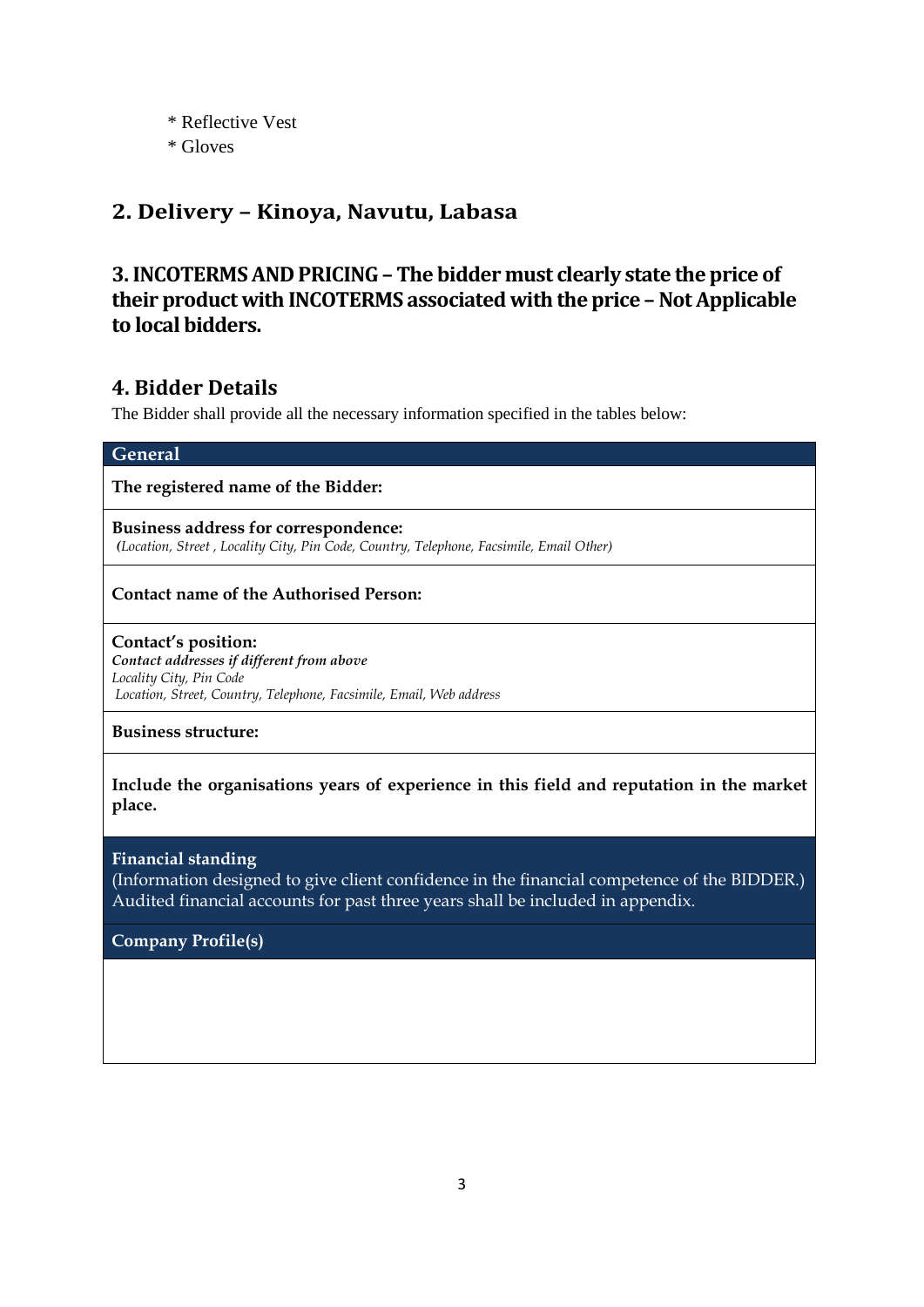## **5**. **Other value added services.**

The bidder is open to include any other information that may add value to their product / Services or after sales services.

## **6. Stock Availability.**

1. Size of stock holding and ability to meet the required quantity.

### **7. Technical Support**

- 1. Bidder may provide any detail or information of what technical support is available to FEA to make better use of supplier product.
- **8. Nominated Agent** Respondents shall state if it is their intention, if successful, to appoint an agent for any portion of the services offered.
- i) Respondents shall provide at least the following details of the proposed Agent in the appropriate schedule:
	- (a) Name and address of the Agent
	- (b) Location of factory/premises / Warehouse
	- (c) Number of people employed
	- (d) Quality Assurance status of proposed Agent; and
	- (e) Relevant experience
- ii) Respondents shall guarantee that all services provided by Agent and furnished under this Tender shall be free from deficiencies in design, performance, materials and workmanship.

## **9. Product Description and quantity**

| <b>FEA</b><br><b>Stock</b><br>Code | <b>Description</b>     | <b>Base Unit</b><br>οf<br><b>Measure</b> | Approximate<br><b>Last 3 Years</b><br><b>Usage</b> | Unit<br>Cost<br>F\$(VIP) |
|------------------------------------|------------------------|------------------------------------------|----------------------------------------------------|--------------------------|
| D/C                                | <b>Reflective Vest</b> | Each                                     | 150                                                |                          |
| 103492A                            | Gloves                 | Pair                                     | 3012                                               |                          |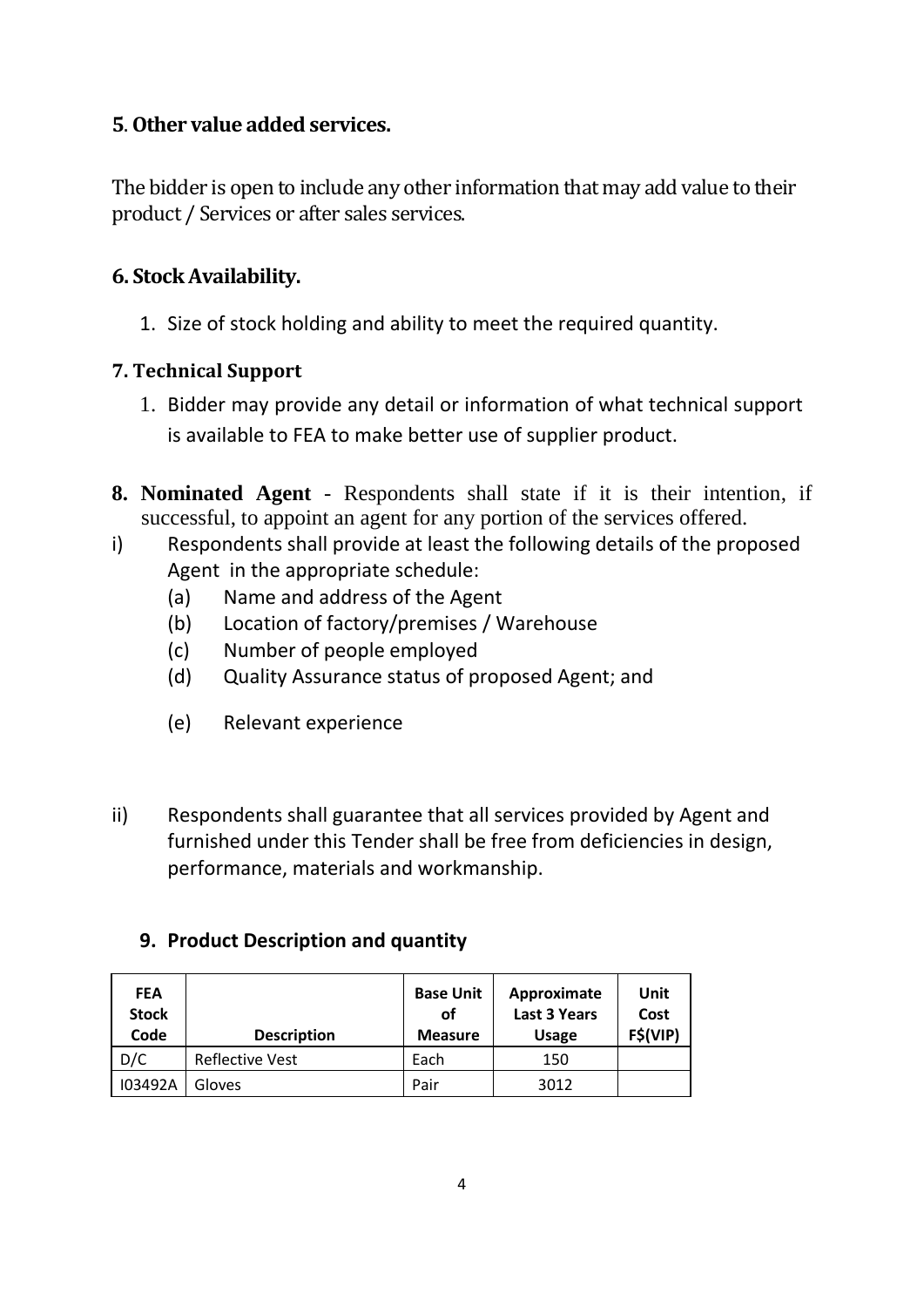#### **10.Specifications – As Below**

#### **Reflective Vest**

Complies AS/NZS 4602 50mm 3M Scotchbrite reflective tape Longer tail with tape Durable polyester fabric With Zipper closure Front Pocket and internal pocket FEA logo front and back Breathable to reduce perspiration and skin irritation.

#### **Gloves**

Comply to EN388 Standard Comply to ASTM D3389-05, Abrasion Comply to ASTM F1790-97, Cut ESD – Electro Static Discharge Maximum cut resistance at cut level 5 Excellent grip in wet, oily or dry conditions High durability with high tear and abrasion resistance Anatomically designed for comfort, dexterity and fit, glove retains flexibility despite its high protection levels. Breathable to reduce perspiration and skin irritation.

### **- Bidder to provide product specifications complying with the above**

# **11. Product Warranty Period – The bidders to provide warranty period if offered for this period**

### **12. Tender Evaluation**

After the bids are received, it will go through a normal tender evaluation process as per FEA's Tender Policy and Procedures. The successful and unsuccessful bidders will be advised of the outcome after completion of the Tender evaluation process.

The successful the bidder will enter into a 1 or 3 years contract with FEA [Whichever applicable] as mutually agreed. All terms & condition, and pricing details will be stipulated in contract documents.